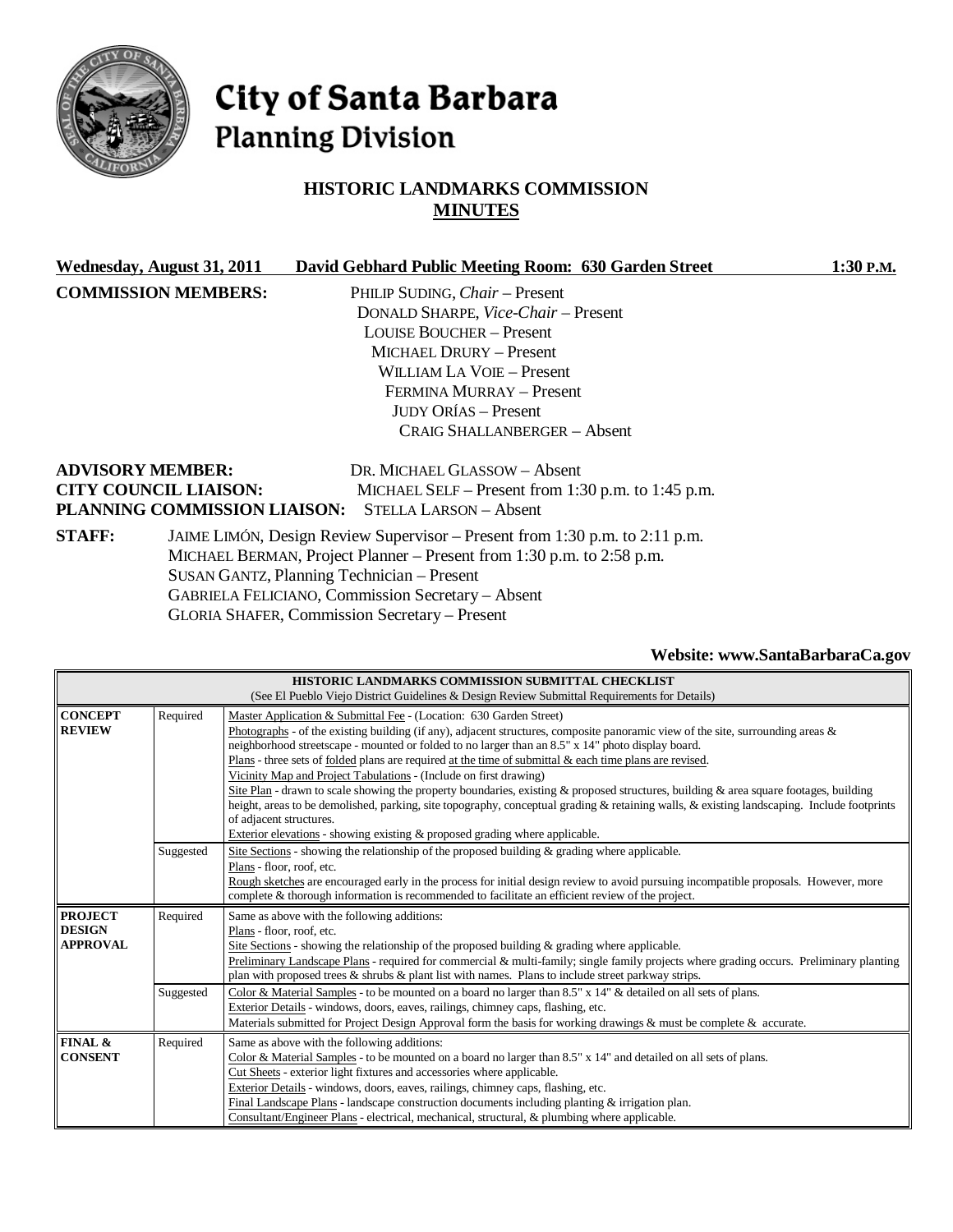# **NOTICE:**

- A. On Friday, August 26, 2011, at 4:00 p.m., the Agenda was duly posted on the indoor and outdoor bulletin boards at the Community Development Department, 630 Garden Street, and online at www.SantaBarbaraCa.gov/hlc.
- B. This regular meeting of the Historic Landmarks Commission was broadcast live on TV Channel 18 and rebroadcast in its entirety on Friday at 1:00 p.m. A live broadcast could also be seen via personal computer by going to [www.santabarbaraca.gov/Government/Video](http://www.santabarbaraca.gov/Government/Video) and then clicking *City TV-18 Live Broadcast*. An archived video copy of this meeting is viewable on computers with high speed internet access by going to [www.santabarbaraca.gov/h](http://www.santabarbaraca.gov/)lc and then clicking *Online Meetings*.

# **CALL TO ORDER:**

The Full Board meeting was called to order at 1:31 p.m. by Chair Suding.

#### **ATTENDANCE:**

| <b>Members present:</b> | Boucher, Drury, La Voie, Murray, Orías, Sharpe, and Suding. |
|-------------------------|-------------------------------------------------------------|
| <b>Members absent:</b>  | Shallanberger.                                              |
| <b>Staff present:</b>   | Berman, Gantz, Limón, and Shafer.                           |

Mr. Berman left at 2:58 p.m. and Mr. Limón left at 2:11 p.m.

#### **GENERAL BUSINESS:**

A. Public Comment:

Michael Self, City Council Liaison, expressed concern that the De La Guerra Plaza project was presented to City Council prior to being reviewed by the HLC. Ms. Self explained that the project received Council's comments only and did not receive project approval.

B. Approval of the minutes of the Historic Landmarks Commission meeting of August 17, 2011.

**Motion: Approval of the minutes of the Historic Landmarks Commission meeting of August 17, 2011, with corrections.**

Action: Boucher/LaVoie, 7/0/0. Motion carried. (Shallanberger absent.)

#### C. Consent Calendar.

**Motion: Ratify the Consent Calendar as reviewed by Donald Sharpe; with the exception of Item C, which was reviewed by Philip Suding.** Action: LaVoie/Orías, 7/0/0. Motion carried. (Shallanberger absent.)

- D. Announcements, requests by applicants for continuances and withdrawals, future agenda items, and appeals.
	- 1. Ms. Gantz made the following announcements:
		- a) Commissioner Shallanberger would be absent from the meeting.
		- b) Item 2, the Sign Application for Santa Barbra Bank & Trust at 20 E. Carrillo Street, was postponed two weeks at the applicant's request. Therefore, items 3 through 7 would be heard approximately one-half hour earlier than the stated times on the agenda.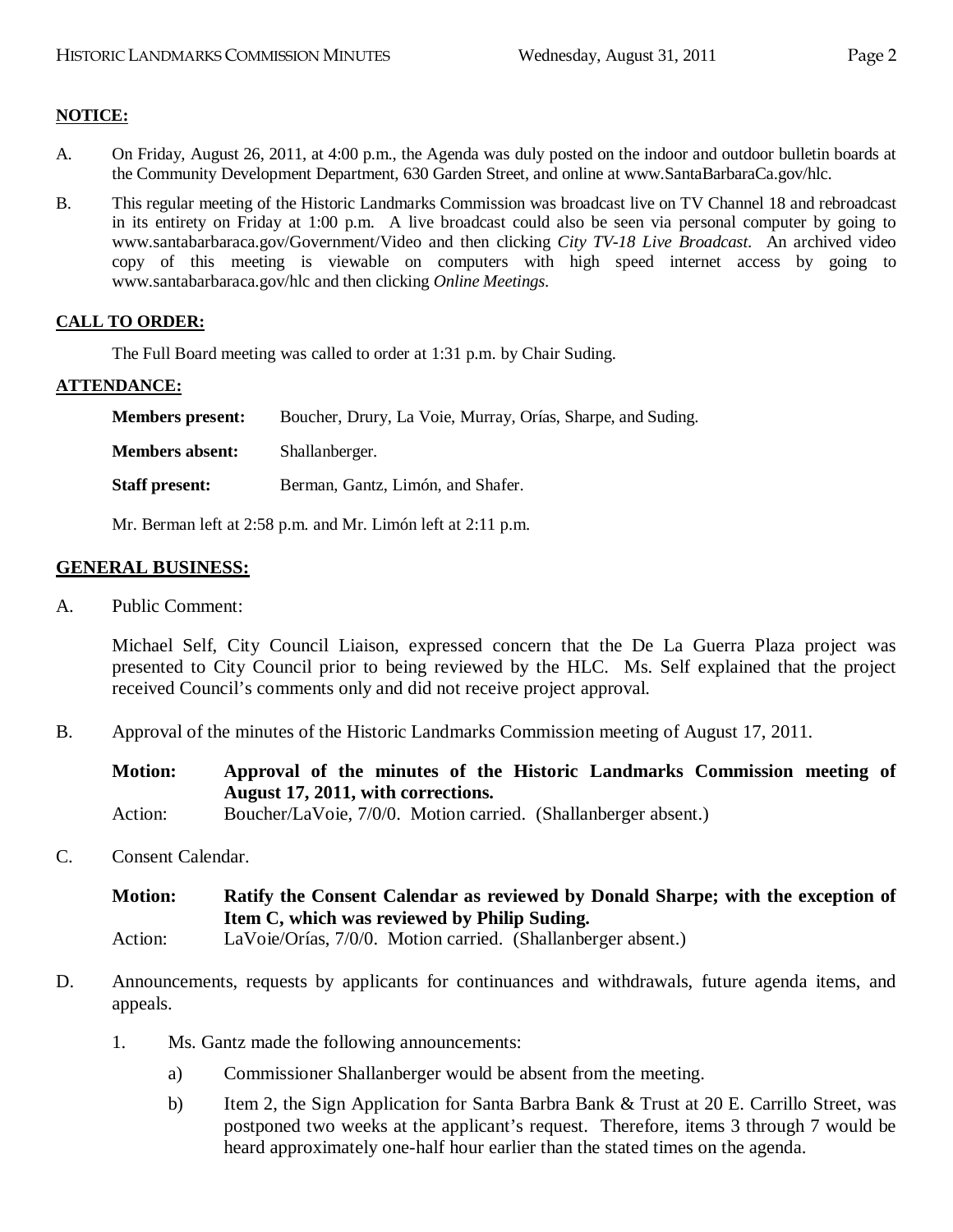c) Item I, 31 E. Pedregosa Street, was referred from the Consent Calendar to the Full Commission and would be heard at approximately 4:00 p.m.

**Motion: Continue Item 2, 20 E. Carrillo Street, to the September 14, 2011, meeting.** Action: Boucher/Sharpe, 7/0/0. Motion carried. (Shallanberger absent.)

- 2. Commissioner Sharpe announced that the Annual APA Conference will be held at the Double Tree Hotel for three days beginning September 11, 2011. More information can be obtained at [www.clapa.org](http://www.clapa.org/).
- E. Subcommittee Reports.
	- 1. Commissioner Orías reported on the Historic Resources Element Task Force that met on August 29, 2011.
	- 2. Chair Suding reported on the Victoria Hall Theater Ad hoc Subcommittee that met on August 19, 2011.

# **PUBLIC HEARING**

# 1. **105 ONTARE HILLS LN**

(1:47) Assessor's Parcel Number: 055-160-060

Application Number : MST2011-00367 Staff Member: Jaime Limón, Senior Planner/Design Review Supervisor (Public Hearing to consider adoption of a resolution to recommend to City Council that the structure known as "Frederick H. Booth House" (formerly known as 1156 North Ontare Road) be designated as a

City Landmark.)

Present: Jaime Limón, Senior Planner/Design Review Supervisor

Public comment was opened at 1:52 p.m.

A letter in opposition from Theodore H. Smyth Jr., Owner, was acknowledged.

John Woodward, former resident of the site, opposed due to modifications to the property and qualifying criteria not being met.

Theodore Smyth, Owner, opposed due to lack of historic significance, the use of concrete in the construction, lack of qualifying criteria, and restrictions on the property if landmarked.

Public comment was closed at 2:04 p.m.

Mr. Smyth noted that he did not have the opportunity to express his opposition to the Planning Commission condition of approval in April 2005 [that the HLC recommend landmark designation] since he was not the property owner at that time. Mr. Limón responded that the Historic Structures/Sites Report dated December 5, 2005<sup>\*</sup>, was "prepared for Tad [Theodore] Smyth." Mr. Smyth was the owner at the time the report was accepted with mitigation measures by the Historic Landmarks Commission.

<sup>\*</sup> The report reiterated the conclusion that "the two existing buildings on the property, the adobe house and the detached garage, were determined to be eligible for designation as a City of Santa Barbara Landmark, and for listing in the California Register of Historic Resources, as well as in the National Register of Historic Places, at the local level."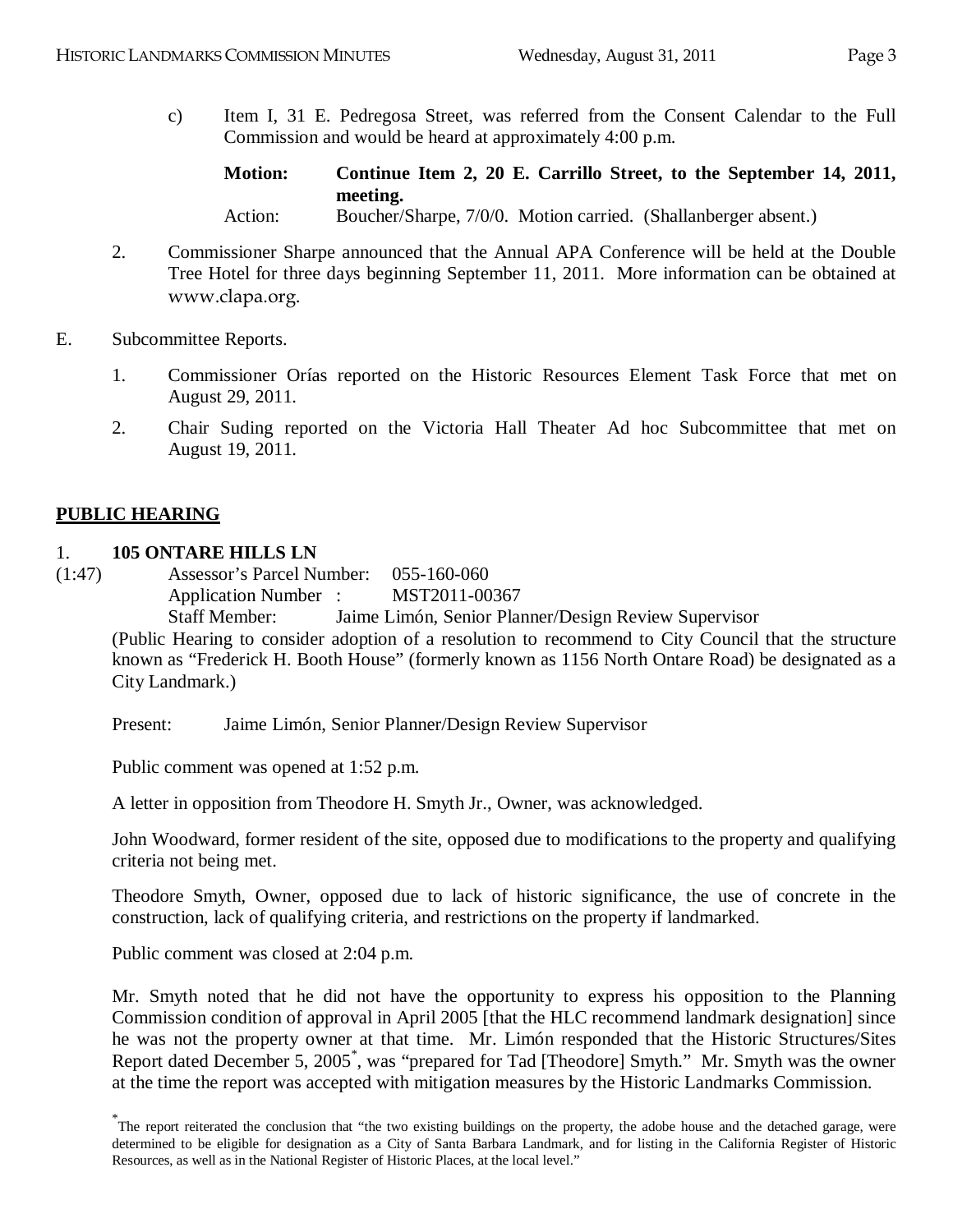# **Motion: To adopt Resolution 2011-01 and forward the Landmark designation request of the Frederick H. Booth House located at 105 Ontare Hills Lane to City Council for consideration.**

Action: LaVoie/Sharpe, 6/0/0. Motion carried. (Shallanberger absent.)

# **CONCEPT REVIEW (NEW)**

#### 2. **20 E CARRILLO ST** C-2 Zone

| <b>Assessor's Parcel Number:</b> | 039-322-047                |
|----------------------------------|----------------------------|
| <b>Application Number:</b>       | SGN2011-00091              |
| Owner:                           | Santa Barbara Bank & Trust |
| Applicant:                       | Jeff Reich                 |
| Designer:                        | <b>Chandler Signs</b>      |
| Contractor:                      | Mall Signs & Service       |
| <b>Business Name:</b>            | Santa Barbara Bank & Trust |

(Concept review of a proposal to replace 100.44 square feet of existing signage with 167.10 square feet of new signage. One existing 8 square foot ATM sign is proposed to remain unaltered. Total amount of signage on site will be 175.10 square feet. Two exceptions are requested to exceed the 90 square foot maximum total signage allowed and to exceed the maximum 10-inch letter height.)

# **(Requires Sign Exception Findings.)**

**This item was postponed to September 20, 2011 at the applicant's request.**

# **CONCEPT REVIEW - CONTINUED**

#### 3. **33 W VICTORIA ST** C-2 Zone

| (2:11) | Assessor's Parcel Number: 039-181-001 |                        |
|--------|---------------------------------------|------------------------|
|        | <b>Application Number:</b>            | MST2010-00327          |
|        | Owner:                                | Unity Shoppe, Inc.     |
|        | Architect:                            | <b>PMSM</b> Architects |
|        | Landscape Architect: Arcadia Studio   |                        |
|        | <b>Business Name:</b>                 | Victoria Hall Theater  |

(This is a **Structure of Merit: "Former First Baptist Church."** The building is **eligible for listing as a City of Santa Barbara Landmark, inclusion in the California Register of Historical Resources, and the National Register of Historic Places**. Proposed renovation and seismic upgrade including a rerouted circulation pattern at the front entry, reconstruction of the stage house at the south elevation, and raising the existing roof height to 55 feet to accommodate a new fly loft. Changes will occur on the north, east, and south elevations. Project requires City Council approval of a Public Works major encroachment permit for improvements within the Victoria Street Right-of-Way.)

**(Fourth Concept Review. Comments only; project requires City Council approval of a Public Works major encroachment permit for improvements within the Victoria Street Right-of-Way. Requires Historic Resource Findings. Project was last reviewed on August 3, 2011.)**

Present: Derek Westen, Board member, Ensemble Theater Company Jason Currie, Project Manager Monisha Adnani, Architect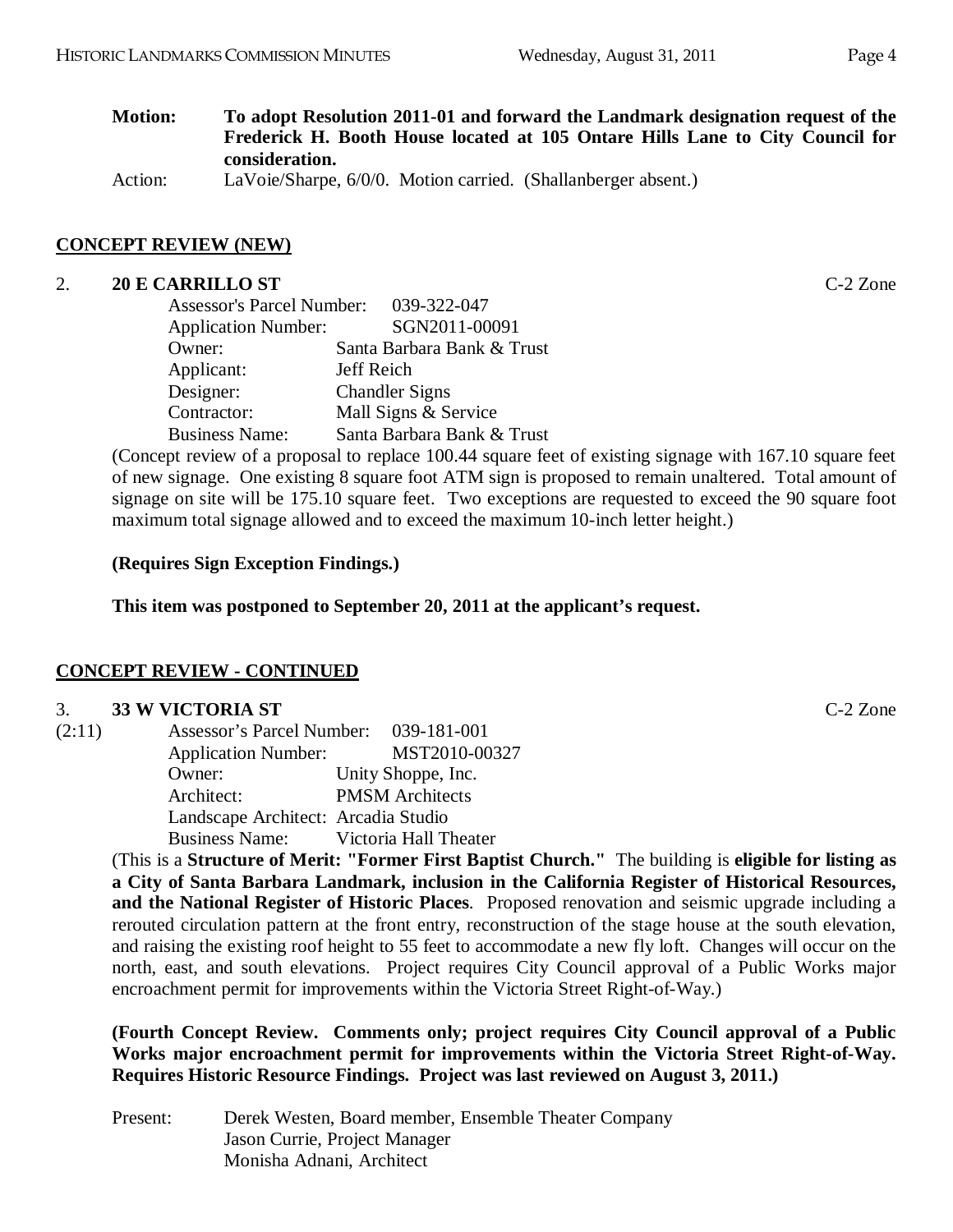Public comment opened at 2:20 p.m.

Kellam de Forest: concerned about piecemeal development and tower height.

Public comment closed at 2:23 p.m.

**No action was taken. It was the consensus of the Commission that the fly loft has greatly improved.**

# **CONCEPT REVIEW - CONTINUED**

# 4. **1118 E CABRILLO BLVD** P-R/SD-3 Zone

(2:25) Assessor's Parcel Number: 017-353-001 Application Number: MST2011-00297 Owner: City of Santa Barbara Applicant: Kevin Strasburg

> (This is a **Structure of Merit: "Cabrillo Pavilion and Stoa."** Proposal to remove seven existing steel bollards at the west entry to the bathhouse promenade and six existing steel bollards at the east entry to the bathhouse promenade and replace them with one steel swing gate at each location. Also proposed are two new sets of fixed bollards with pipe rail adjacent to the west swing gate and one new set of fixed bollards with pipe rail adjacent to the east swing gate.)

# **(Referred up to the Full Board. Second Concept Review. A Coastal Exemption was approved on August 2, 2011. Project was last reviewed on Consent on August 17, 2011.)**

Present: Jill Zachary, Assistant Director, City Parks and Recreation Kevin Strasberg, City Park Planning Technician Rich Hannah, Bathhouse Facility Manager

Public comment opened at 2:40 p.m.

Kellam de Forest: concerned about parking lots on either side of the pavilion; potential loss of beach view; use of gates detracts from use of the beach; suggested that bollards fade into the landscape.

Mary Louis Days: suggested that gates be understated and fade into background.

Public comment closed at 2:44 p.m.

# **Motion: Continued indefinitely with the following comments.**

- **1.** A minority of the Commission liked the proposed gate design. Flipping the scroll work on Design 1 was suggested.
- **2.** Use a heavier anchor at each side of the gate.
- **3.** The gate design is to be more traditional and appropriate to the neoclassical style of the building.
- **4.** Study using a trash can (to be permanently installed) instead of a bollard on the west side.

Action: La Voie/Boucher, 7/0/0. Motion carried. (Shallanberger absent.)

Commissioner Drury, referencing pages 11–13, photographs 8-10, of first enclosure, noted how fortunate residents are to have such a building in the city.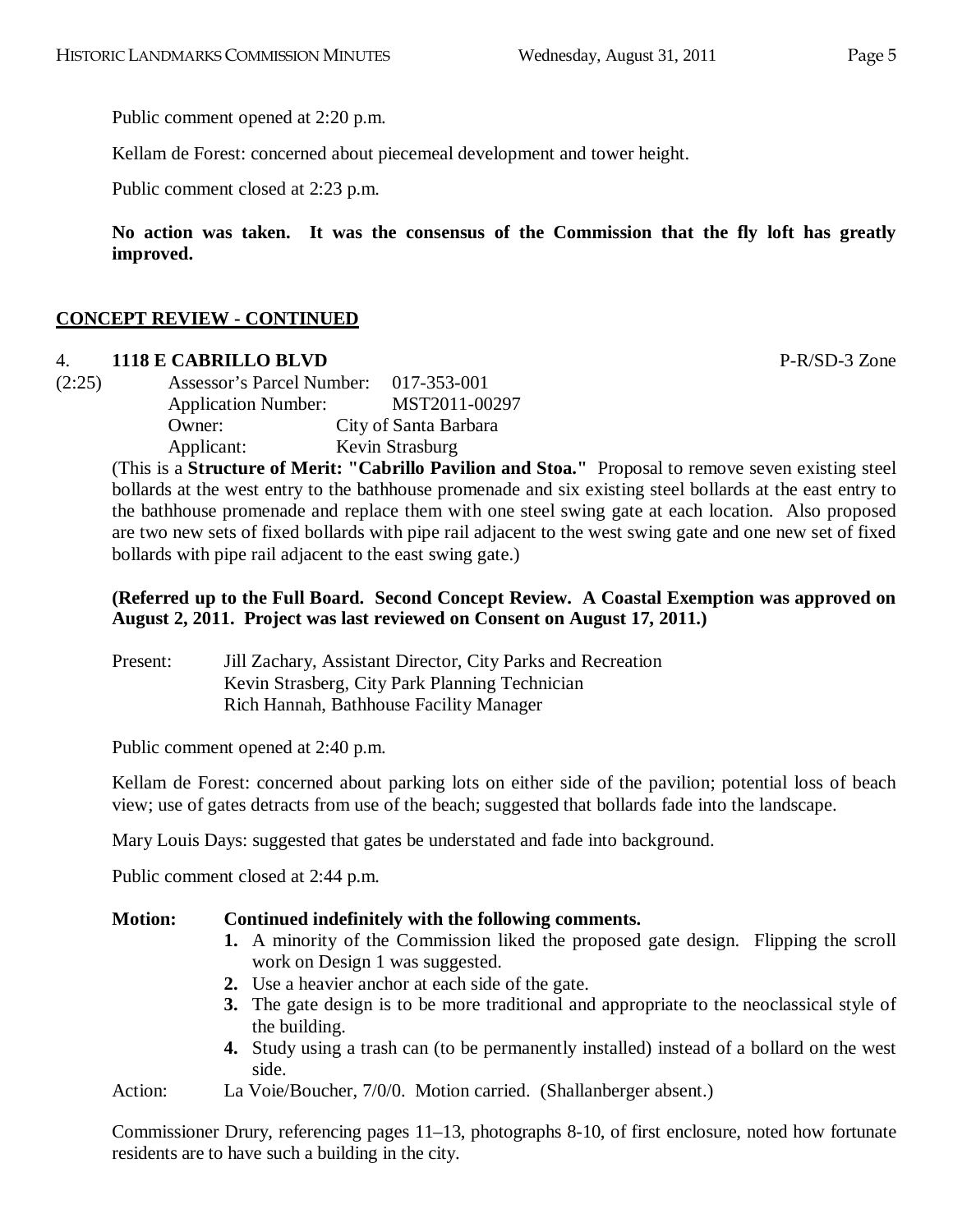# **PROJECT DESIGN REVIEW**

#### 5. **702 LAGUNA ST** R-3 Zone

(2:58) Assessor's Parcel Number: 031-092-023 Application Number: MST2010-00288 Owner: City of Santa Barbara Housing Authority Architect: East Beach Ventures Architecture Landscape Architect: David Black Landscape Architects and Associates

(Proposal for approximately 7,656 square feet of one and two-story non-residential additions at an existing Housing Authority facility. The additions consist of a 2,946 square foot first floor addition and a 2,726 square foot second floor addition to an existing 986 square foot one-story storage building (Building A), and a 1,834 square foot one-story addition to an existing 4,184 square foot one-story maintenance building (Building B). There are 59 parking spaces proposed. Planning Commission approval is requested for an amendment to an existing Conditional Use Permit, a Transfer of Existing Development Rights for new nonresidential square footage, and a Development Plan.)

# **(Project Design Approval is requested. Project requires compliance with Planning Commission Resolution No. 012-11. Project was last reviewed on October 27, 2010.)**

Present: Peter Ehlen, and Adrian Coulter, Architects Natira Jones, Landscape Designer

Public comment opened at 3:11 p.m.

Kellam de Forest: concerned that the structures are not compatible with the neighborhood.

Public comment closed at 3:12 p.m.

#### **Motion: Continued two weeks with the following comments:**

- **1.** Revise the design, particularly the railing, to be of a more Hispanic style.
- **2.** Expression of the tower is to be more traditional.
- **3.** Address the proportion and treatment of the raised parapet.
- **4.** Proportions of the upper story are to be smaller than the ground story.
- **5.** Use color changes to enliven the new building.
- **6.** Provide larger olive trees to replace the olive trees proposed to be removed.
- **7.** Consider fuller trees along the north property line.
- **8.** Propose more significant landscaping to screen the back flow preventer.

Action: Sharpe/Boucher, 6/0/1. Motion carried. (Murray abstained. Shallanberger absent.)

# **\*\*THE COMMISSION RECESSED FROM 3:36 P.M. TO 3:45 P.M. \*\***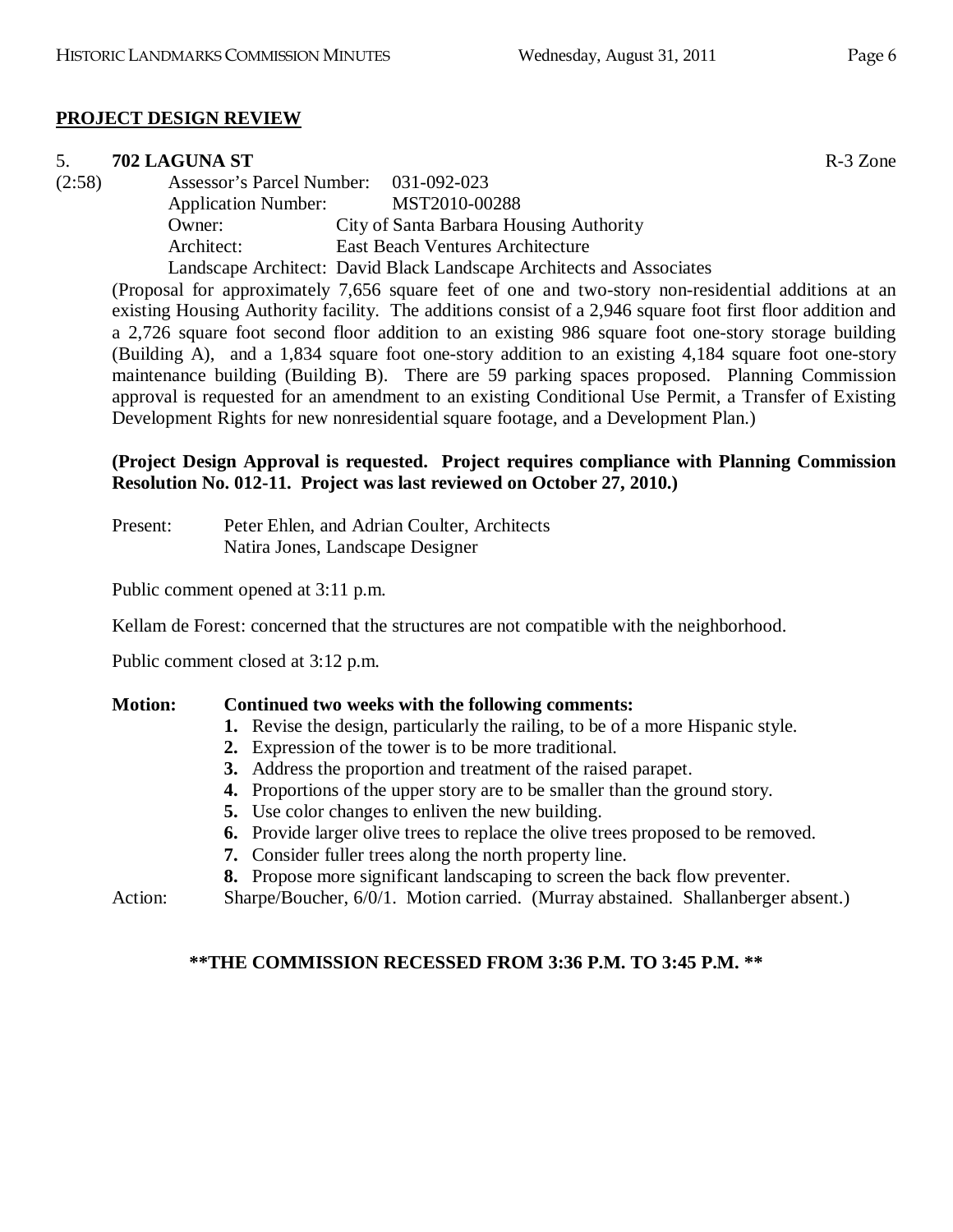# **FINAL REVIEW**

# 6. **33 E MICHELTORENA ST** R-O Zone

(3:45) Assessor's Parcel Number: 027-232-014 Application Number: MST2011-00180 Owner: Archdioces of Los Angeles Applicant: Joe Chenoweth Architect: Archart

> (This is a revised project description: This is on the **City's List of Potential Historic Resources: "Notre Dame School."** Proposal to permit an existing 12 foot high hedge on a 6 foot high wall within 10 feet of the front lot line at the corner of Arrellega and Anacapa Streets, and for an existing 12 foot high hedge on an existing 6 foot high wall, with a replacement of a fence ranging from 6 to 9 feet height with a 12 foot height hedge within 10 feet of the front lot line at Anacapa Street. Also included in the proposal is to remove a portion of the existing asphalt paving at the corner of Anacapa and Micheltorena Streets for a new planting area. The project received Staff Hearing Officer approval on July 27, 2011. Other work previously requested under this application will be reviewed separately under MST2011- 00286 and does not require a zoning modification.)

# **(Final Approval of the project is requested. Project requires compliance with Staff Hearing Officer Resolution No. 032-11. Project was last reviewed on May 11, 2011.)**

Present: Gary Jenson, Architect

Public comment opened at 3:53 p.m. and, as no one wished to speak, it was closed.

# **Motion: Continued two weeks with the following comments: 1.** The restoration and maintenance of the building is appreciated. **2.** Moving the fence northward is appreciated. **3.** Verify that fence height is 8 feet off grade of the playground. **4.** The proposed gate shall reach full height. **5.** Provide a sample of the proposed square metal pickets. **6.** Continue to consider sight lines off Anacapa Street. **7.** The added landscape at the corner of Micheltorena and Anacapa Streets is well

received. **8.** Identify trees to remain at the corner of Anacapa and Micheltorena Streets.

Action: Sharpe/Boucher, 7/0/0. Motion carried. (Shallanberger absent.)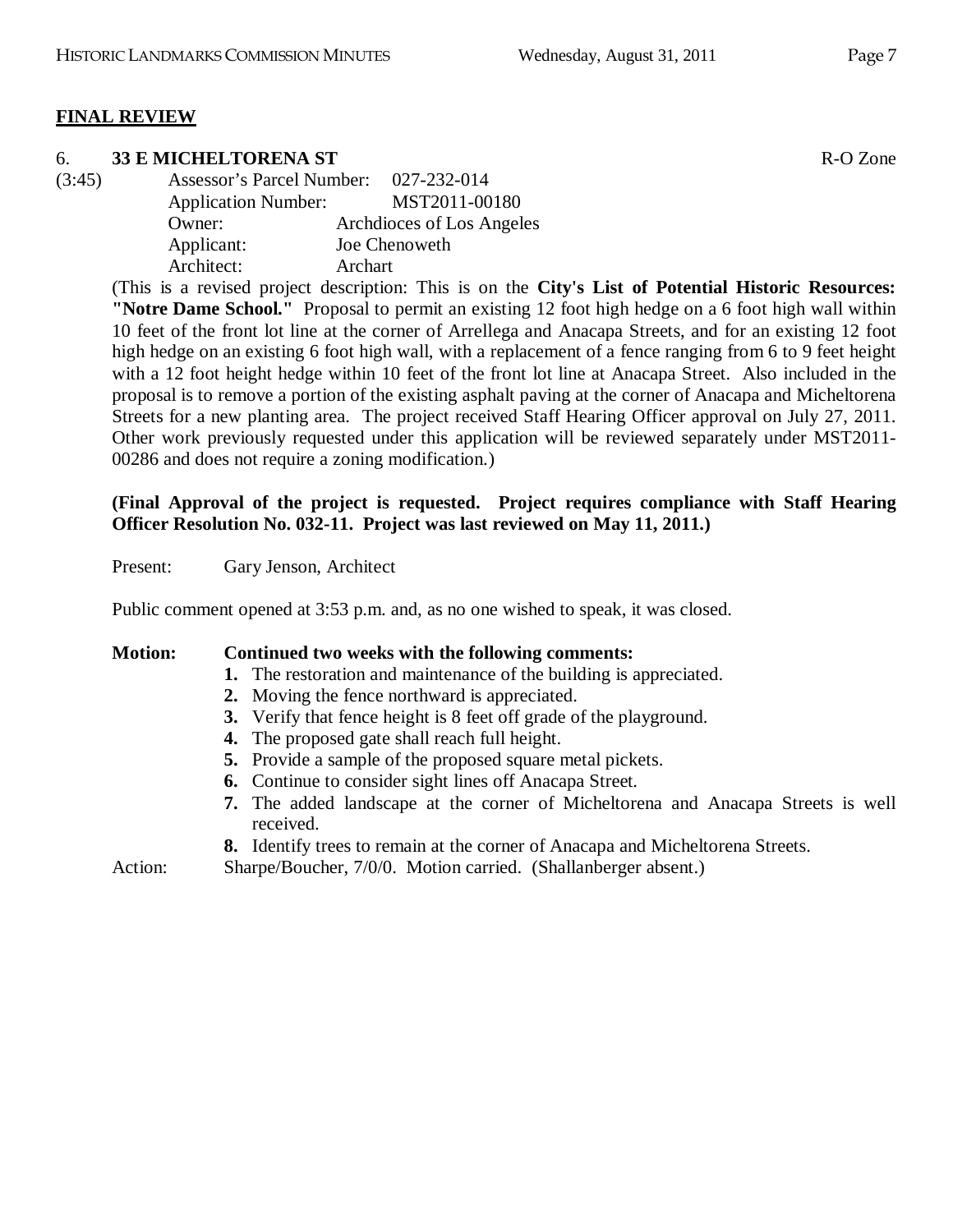# **FINAL REVIEW**

#### 7. **651 PASEO NUEVO** C-2 Zone

(4:12) Assessor's Parcel Number: 037-400-002 Application Number: MST2010-00338 Owner: Santa Barbara Redevelopment Agency Designer: Henry Lenny Design Studio Architect: DeVicente Mills Architecture

(This is a revised project description: Proposed enhancement to Paseo Nuevo: Phase 1 of the project includes a concept review of benches, tables, chairs, pottery, umbrellas, new ribbon flag pole element, and modifications to existing lighting plan. Phase 2 of the project includes the concept review of proposed center court and north court redesign.)

# **(Final Approval of the project is requested. Project was last reviewed on August 17, 2011.)**

Present: Henry Lenny, Architect, Henry Lenny Design Studio Ryan Mills, Architect, DMA

Public comment opened at 4:25 p.m.

Kellam de Forest: concerned that proposed lounge chairs, tables, and ribbon poles do not conform to El Pueblo Viejo Guidelines, and create clutter in the Paseo; suggested using a statue as a focal point.

Public comment closed at 4:26 p.m.

# **Motion: Final Approval with the following comments:**

- **1.** The inspired design is appreciated.
- **2.** The stencils are a welcome feature for the Paseo ceilings.
- **3.** Study using the saturated colors shown in the palette through the project.
- **4.** Use of upholstery may be problematic.
- **5.** The ribbon pole will be a fun element and is supportable.
- **6.** Integrate the star pendants within the buttress arcade so they appear original.
- **7.** There is concern that the lounge chairs may be too large.

Action: La Voie/Orías, 6/0/1. Motion carried. (Sharpe abstained. Shallanberger absent.)

# **CONCEPT REVIEW (NEW) – REFERRED FROM CONSENT CALENDAR**

# I. **31 E PEDREGOSA ST E-1 Zone**

(4:41) Assessor's Parcel Number: 025-372-017 Application Number: MST2011-00343

Owner: Cobian Family Trust

Applicant: Ubaldo Diaz

(This structure is on the **City's List of Potential Historic Resources: "Storke-Law House built in 1886."** Proposed exterior color change for an existing, three-story single-family residence.)

Present: Theresa Patino, Owner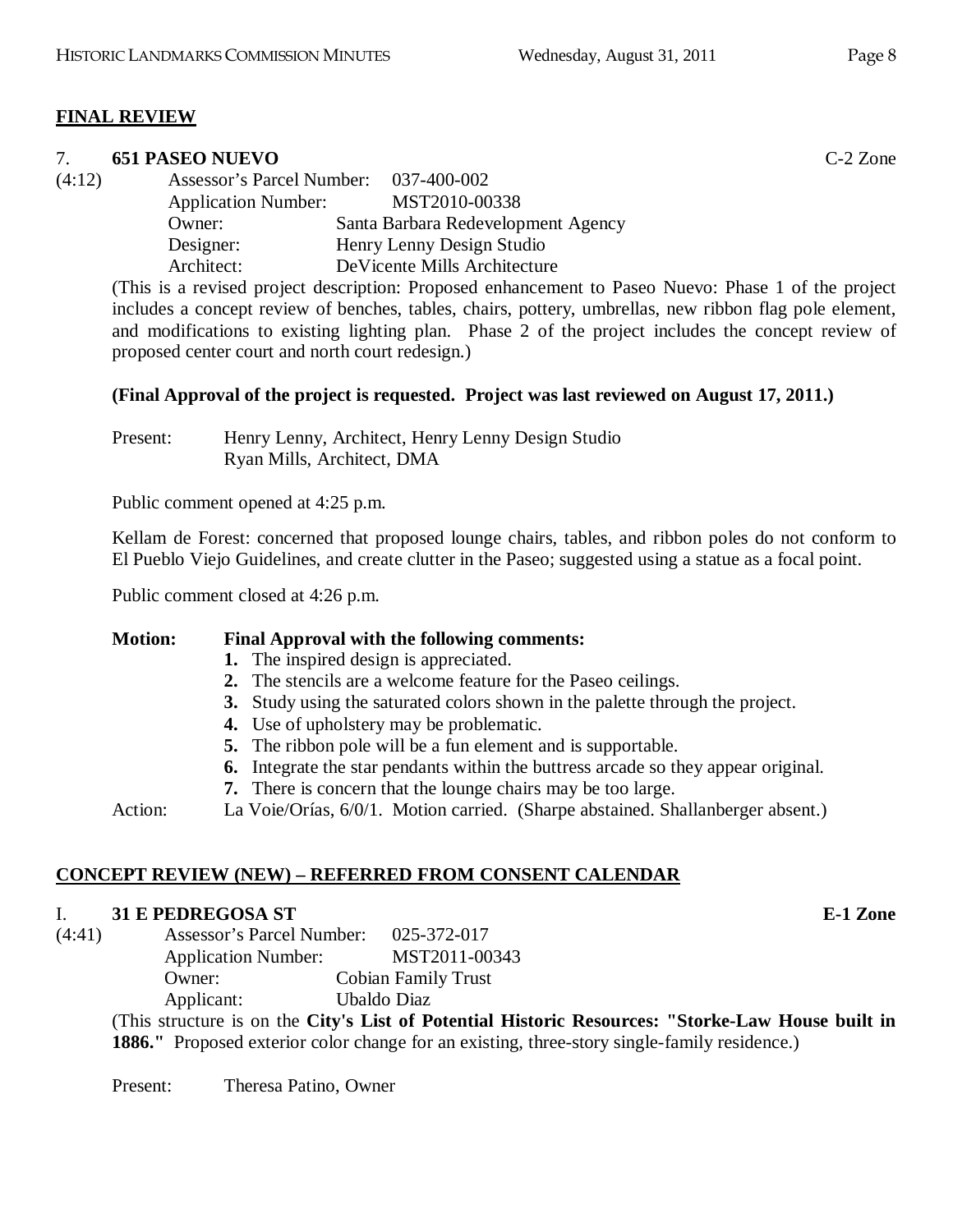# **Motion: Project Design and Final Approvals with the following comment and condition:**

- **1.** The owner's maintenance of the home is appreciated.
- **2.** Darken the (lightest) Sage green color by 25% for use on the shingles where the darker green is now indicated.

Action: La Voie/Shape, 7/0/0. Motion carried. (Shallanberger absent.)

# **CONSENT CALENDAR (11:00)**

# **REVIEW AFTER FINAL**

#### A. **2300 DE LA VINA ST R-4 Zone**

Assessor's Parcel Number: 025-113-017 Application Number: MST2011-00239 Owner: Robert Bartlein & Priscilla Jacobs Applicant: Natalie Greenside Architect: Cearnal Andrulaitis

(This is on the **City's List of Potential Historic Resources: "Hall Apartments & Grocery."** Proposal to replace the building foundation and all exterior plaster, replace windows and doors, and remodel the interior of a two-story, eight unit apartment building. No new floor area is proposed. The project received Staff Hearing Officer approval on July 27, 2011.)

**(Final Approval of revised exterior color palette is requested. Requires compliance with Staff Hearing Officer Resolution No. 033-11.)**

**Final Approval of Review After Final as submitted.**

# **NEW ITEM**

# B. **700-720 STATE ST AND 15 & 19 E ORTEGA ST C-2 Zone** Assessor's Parcel Number: 037-092-013, -014, -016, -017, -018, -019, -020, -021 and -034 Application Number: MST2011-00318 Owner: 710 State Street Partners Applicant: SIMA Management Corporation Designer: Esposito Enterprises, Inc. (The structures at 714 State Street and 718 State Street are on the **City's List of Potential Historic**

**Resources: "Tomlinson Building" and "Brentner & Company Bicycle Shop, Pure Gold,"** respectively. Proposal to repaint the storefronts at 700, 706, 708, 710, 714, 716, 718, & 720 State Street, and 15 & 19 East Ortega Street.)

**Postponed indefinitely at the applicant's request.**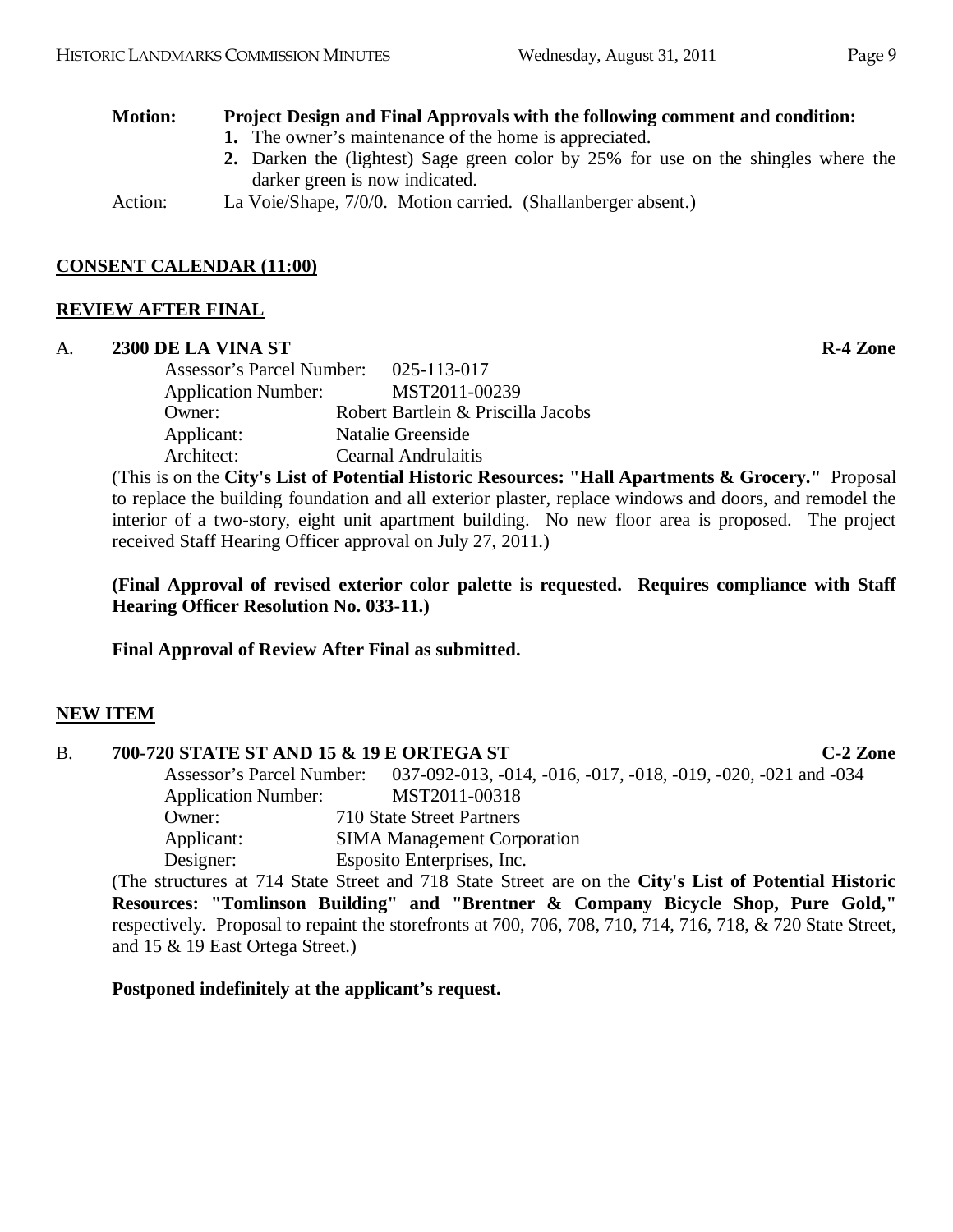# **NEW ITEM**

#### C. **303 W CARRILLO ST C-2 Zone**

Assessor's Parcel Number: 039-302-008 Application Number: MST2011-00334 Owner: Ray Merpour Applicant: Mehdi Hadighi Business Name: 76 Service Station

(Proposal for a new 500 gallon above-grade propane fuel tank, three steel bollards, and a masonry screen wall ranging in height from four to six feet at the rear of an existing service station.)

#### **Project Design and Final Approvals as noted on plans with the following conditions:**

- **1.** Remove the bollards at the telephone booths.
- **2.** Add three 5-gallon Oleanders at the property line and three new curbs to create landscape area for oleanders at the property line
- **3.** Masonry wall shall be 5 feet tall with stucco painted to match the belly band of the building.

#### **NEW ITEM**

#### D. **200 E CARRILLO ST C-2 Zone**

| Assessor's Parcel Number:  | 029-292-025            |
|----------------------------|------------------------|
| <b>Application Number:</b> | MST2011-00338          |
| Owner:                     | Joe A. Freitas & Sons  |
| Architect:                 | <b>Richard Redmond</b> |
| Contractor:                | <b>Greg Marek</b>      |

(Proposal to replace an existing access ramp at the Carrillo Street entrance and install handrails at an existing stairway and ramp in order to meet accessibility standards.)

#### **Project Design and Final Approvals as noted on sheet A0.00.**

#### **REVIEW AFTER FINAL**

#### E. **1704 STATE ST C-2/R-3 Zone**

| <b>Assessor's Parcel Number:</b> | 027-102-017               |
|----------------------------------|---------------------------|
| <b>Application Number:</b>       | MST2007-00494             |
| Owner:                           | 1704 State Street         |
| Architect:                       | <b>Hochhauser Blatter</b> |

(Proposal for expansion of the existing Santa Barbara Artificial Kidney Center. The project includes the demolition of an existing 992 square foot structure formerly known as the DAC Video Store and the original bank teller drive-thru area. The proposed project includes the construction of a new, one-story, 5,693 square foot addition to an existing, two-story, 11,765 square foot medical office building. A total of 41 parking spaces are proposed, along with landscaping and repairs to the existing building. The project received Planning Commission approval on December 18, 2008.)

**(Review After Final of change to remove faux corbels on existing building. Requires compliance with Planning Commission Resolution No. 041-08.)**

**Final Approval of Review After Final as submitted.**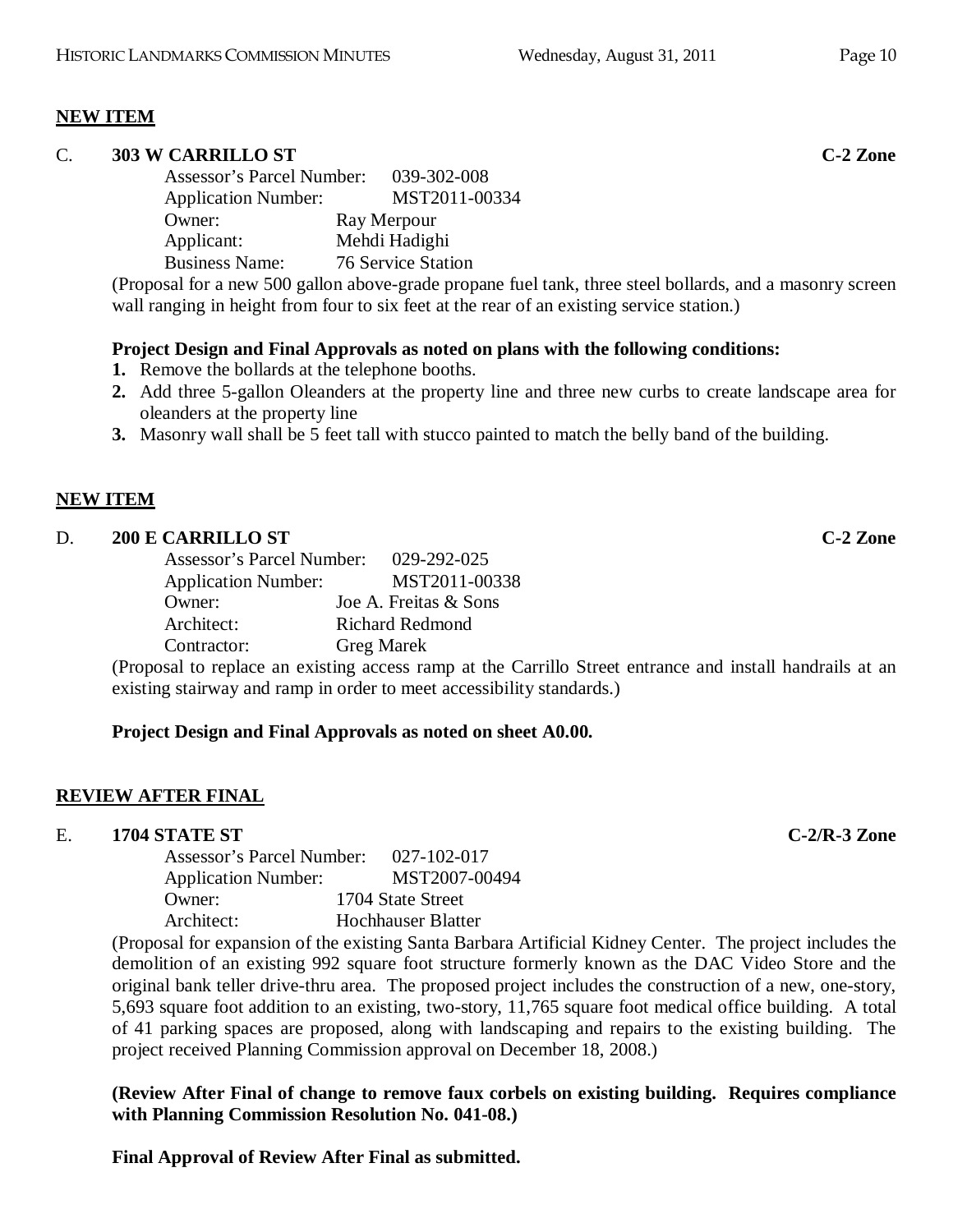#### **REVIEW AFTER FINAL**

#### F. **12 E MONTECITO ST HRC-2/SD-3 Zone**

Assessor's Parcel Number: 033-051-016 Application Number: MST95-00044 Architect: AB Design Studio Applicant: Rodney James Schull Memorial Foundation (Proposal to construct an 11,091 square foot two-story youth hostel with 100 beds and 60 parking spaces on a vacant parcel.)

**(Final Approval of details. Project was last reviewed on August 17, 2011.)**

**Final Approval of Review After Final as noted on sheet A4.01 and L-3.**

# **FINAL REVIEW**

#### G. **210 W CARRILLO ST C-2 Zone**

| Assessor's Parcel Number:  | 039-271-025              |
|----------------------------|--------------------------|
| <b>Application Number:</b> | MST2011-00061            |
| Owner:                     | <b>DBN</b> Carrillo, LLC |
| Architect:                 | AB Design Studio         |

(Proposal for exterior facade changes to an existing building in the Radio Square retail center including the following: new exterior paint color, new windows along Carrillo Street, new storefront, new 397 square foot patio along the De la Vina Street frontage, new HVAC equipment, and the removal of two existing ficus trees and one existing palm tree. No new floor area is proposed. The parking requirement for this parcel is 94 spaces, with 72 legal, nonconforming spaces to be maintained.)

**(Final approval of electrical details is requested. Project last reviewed on August 17, 2011 at the Full Board.)**

**Continued two weeks with the request for accurate elevations of all sides, showing architectural and structural roof changes. Sections were also requested.**

#### **NEW ITEM**

#### H. **739 STATE ST C-2 Zone**

Assessor's Parcel Number: 037-400-002 Application Number: MST2011-00340 Owner: Barbara Redevelopment Agency Contractor: Frank Schipper Construction

(Proposal to replace the existing tile and handrails at the Paseo 4 stairway on the Chapala Street elevation in order to waterproof the stairway. Stair tread tile material will be updated to a single piece tread/cap, and handrail will be altered to comply with Title 24 requirements.)

# **Project Design and Final Approvals as submitted.**